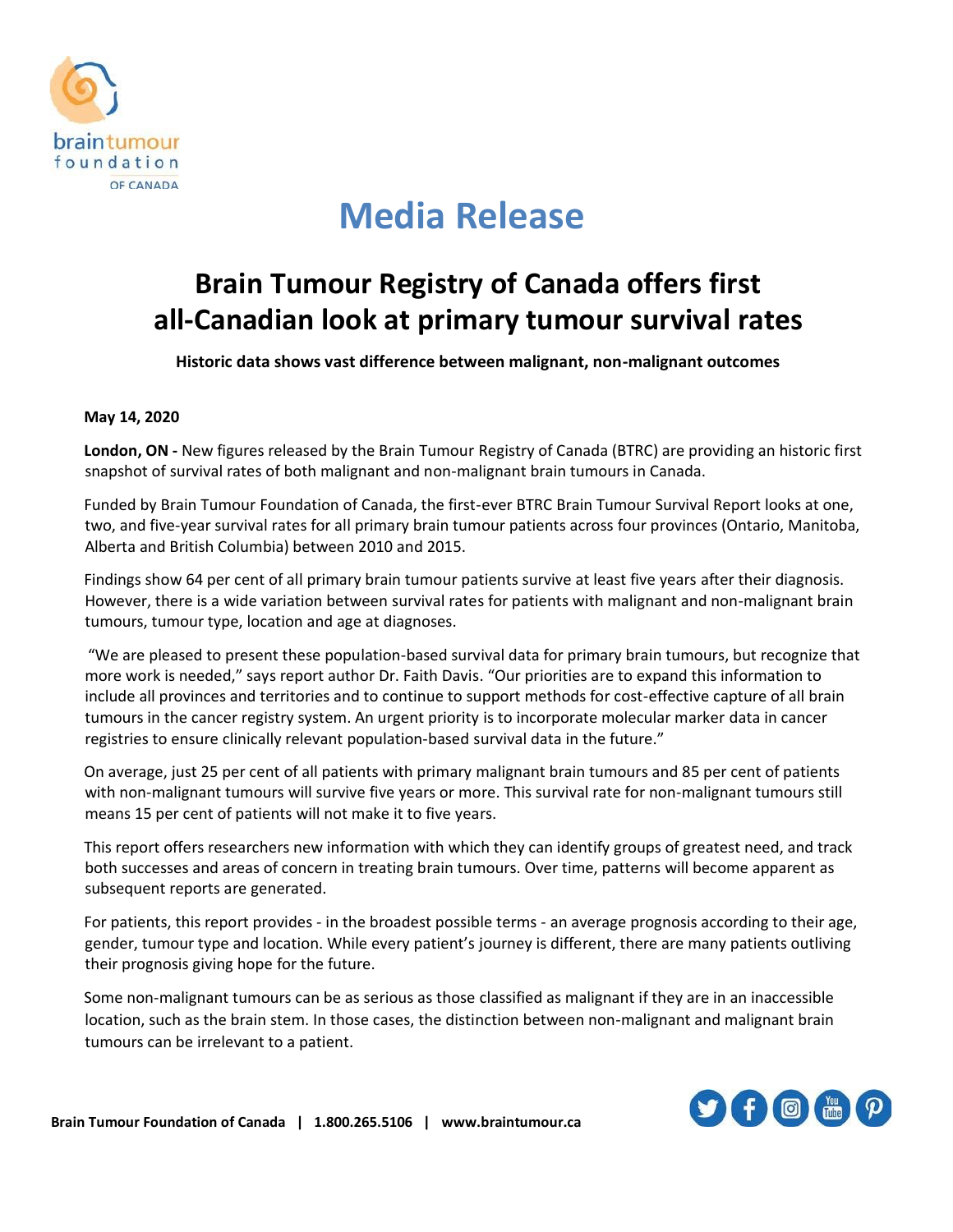

# **Media Release**

Any brain tumour is life-changing regardless of grade or stage. However, this distinction is relevant to cancer registrars tasked with compiling these data.

Glioblastoma – which recently claimed the lives of Canadian musical icons Gord Downie and Neil Peart continues to have poor survival rates. While just six to seven per cent of adult patients diagnosed with glioblastoma will survive beyond five years this reflects treatment advances over the one percent reported in the 1970s and 1980s.

Glioblastoma accounts for about half of all malignant brain tumours and is the most intractable tumour type.

Meningioma - the most common brain tumour type found in women – has a considerably better prognosis. Sixty per-cent of women with malignant and 88 per cent with non-malignant tumours survive at least five years. Of note is the scarcity of research on meningioma in comparison to breast cancers that have approximately a 90 per cent survival rate.

Where the tumour is located also factors in heavily.

"These data show a wide range of survival experiences in the brain tumour population," says Dr. Davis. "Tumours located in the pituitary and craniopharyngeal duct, spinal cord and cauda equina have over 90 per cent survival at five years, in contrast to tumours in the cerebrum with 23 per cent (adults) and 68 per cent (children) survival at five years."

Age also plays a part in determining survival rates. Patients under the age of 20 average a five-year survival rate of 85 per cent across all tumour categories. That falls to 65 per cent for patients over 20. For patients over the age of 54, the prognosis drops drastically, with a 13 per cent five-year survival rate for all primary brain tumours.

We hope this first Canadian snapshot will help focus new research initiatives and raise awareness about just how common – and deadly – brain tumours are.

A pan-Canadian report, using data from all provinces and territories and up to 2016 is due out later this year.

The full findings of the current Survival Report, along with the May 2019 Incidence Report, can be found at [www.braintumourregistry.com.](http://www.braintumourregistry.com/)

-30-

**For more information or to schedule an interview with Dr. Davis, please contact:** 

**Gerard Creces – Marketing and Communications Associate Brain** Tumour Foundation of Canada 1.800.265.5106 ext. 234 **[gcreces@braintumour.ca](mailto:gcreces@braintumour.ca)**